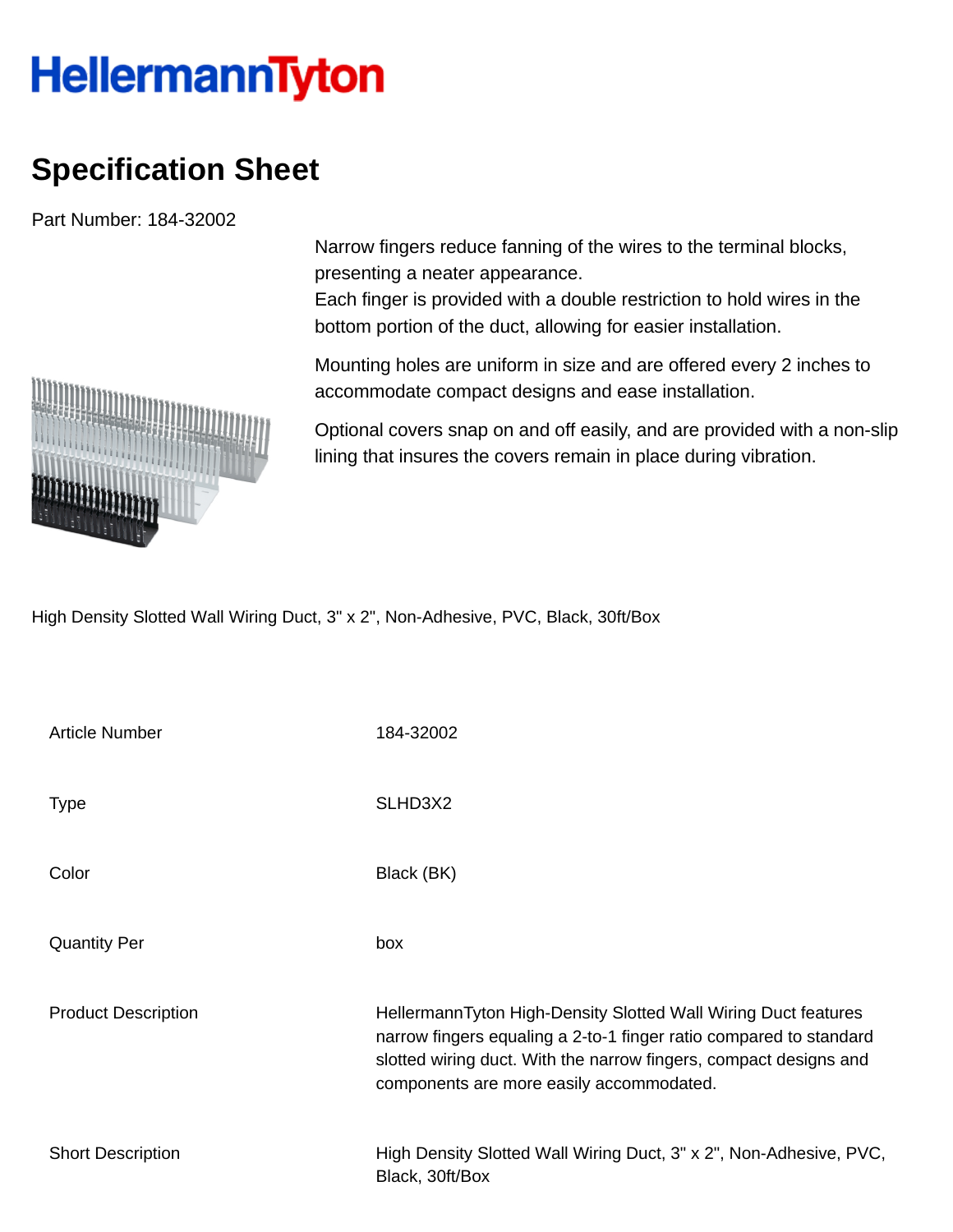| Length L (Imperial)                     | 6.0  |
|-----------------------------------------|------|
| Length L (Metric)                       | 1.83 |
| Width W (Imperial)                      | 3.0  |
| Width W (Metric)                        | 76.2 |
| Height H (Imperial)                     | 2.07 |
| Height H (Metric)                       | 52.6 |
| <b>Mounting Hole Centers (Imperial)</b> | 2.0  |

| Material                     | Polyvinylchloride (PVC) |
|------------------------------|-------------------------|
| <b>Material Shortcut</b>     | <b>PVC</b>              |
| Flammability                 | Self-extinguishing      |
| <b>Halogen Free</b>          | <b>No</b>               |
| <b>Operating Temperature</b> | +122°F (+50°C)          |
| Reach Compliant (Article 33) | No                      |